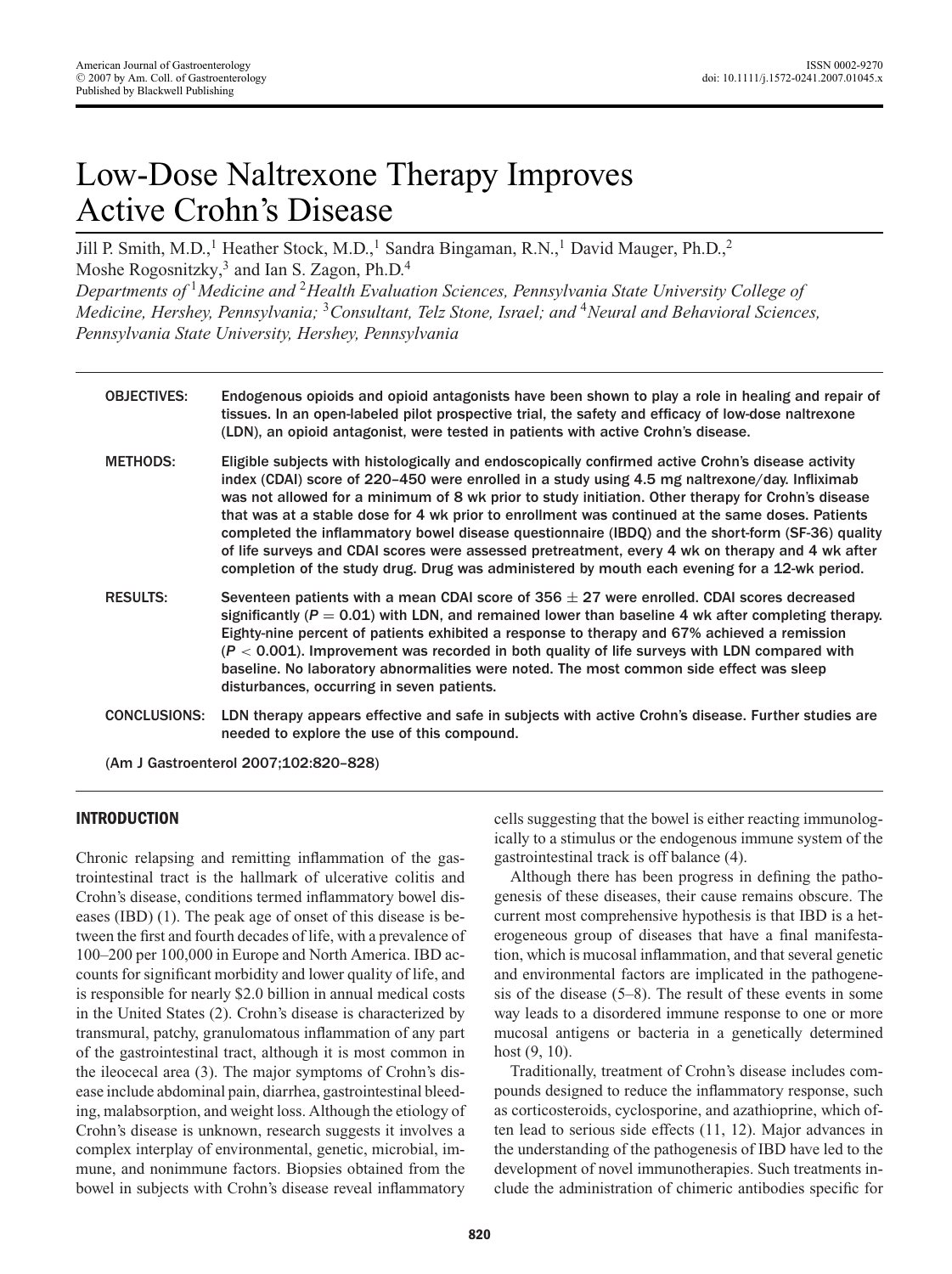molecules such as cytokines known to be central to the pathogenesis of mucosal inflammation (antitumor necrosis factor [TNF], interleukin  $[IL]$ -2,  $IL$ -10) (13, 14). Although this specific immunotherapy has helped those with Crohn's disease, still about 20% do not respond to this treatment (14) and many cannot continue this therapy due to untoward side effects (15, 16). Additionally, treatment with the monoclonal antibody infliximab is expensive with each infusion costing thousands of dollars.

Endogenous opioid systems (*i.e.*, opioids and opioid receptors) have been shown to participate in a wide variety of functions including growth and immunity  $(17)$ . [Met<sup>5</sup>]enkephalin is an endogenous pentapeptide that is located throughout the gastrointestinal tract (18). In addition to the growth characteristics of  $[Met<sup>5</sup>]$ -enkephalin, this endogenous opioid has also been shown to influence the immune system with effects on OK10 cells, Leu<sup>11</sup>, and natural killer cells (19). Acetorphan is an oral enkephalinase inhibitor that elevates endogenous enkephalin blood levels and has been used in Europe and elsewhere to treat diarrheal disorders such as cholera (20) and AIDS diarrhea (21). In a clinical study (22), 193 subjects with diarrhea received either acetorphan or placebo for 10 days, and the incidence of diarrhea was reduced by 30%. Additionally, the symptoms of abdominal pain, anorexia, and nausea were also significantly reduced compared with placebo (22).

Zagon and McLaughlin (23) have reported in an animal model that a low dose of naltrexone can produce an intermittent blockade of the opioid receptor. This short-term blockade resulted in a rise in the endogenous tissue levels of  $[Met<sup>5</sup>]$ enkephalin and endorphins and results in the same effects on growth as exogenous enkephalin (23). It is presumed that too high a dose of receptor antagonist would block the receptor completely and obliterate the effects of the endogenous opioids (24). In fact, naltrexone therapy has been used to aid in the healing of corneal abrasions (25). Naltrexone has also been shown to block TNF- $\alpha$  synthesis and induction of septic shock in LPS/D-galactosamine-treated mice (26), suggesting that perhaps naltrexone itself may have anti-inflammatory effects.

In this pilot study, we investigated the effects of low-dose naltrexone (LDN) in patients with active Crohn's disease. It was hypothesized that LDN would improve activity of Crohn's disease in patients by showing a decline in the Crohn's disease activity index (CDAI) scores and blood inflammatory markers (C-reactive protein and ESR), and improve quality of life. It is proposed that the mecahnism by which LDN will improve Crohn's disease will be by causing an elevation in endogenous opioid levels.

# **PATIENTS AND METHODS**

#### *Patient Selection*

Eligible patients were both male and female, at least 18 yr of age, and with the confirmed diagnosis of Crohn's disease by either endocopic or radiographic procedures. Patients had moderate to severely active disease as defined by a CDAI score of >220 and <450(27). Patients taking stable doses of aminosalicylates, immunomodulators, corticosteroids, or antibiotics were permitted to enter the study, and were continued at the same dosage throughout the trial. Women of childbearing age were permitted to enroll and, if not surgically sterile, were required to use adequate contraception (defined as oral or depot contraceptive, IUD, or barrier plus spermicide) for the duration of the study. These women were required to continue adequate contraception for 3 months after the completion of the study. Exclusion criteria included: women who were pregnant or breastfeeding, subjects with an ileostomy, colostomy, ileorectal anastomosis, or short bowel syndrome from surgery, and patients with abnormal liver function tests. Subjects taking tacrolimus, cyclosporine, mycophenolate, or infliximab within 8 wk of enrollment were excluded.

Approval for the study was granted by the Institutional Review Board of the Human Subjects Protection Office at the Pennsylvania State University Milton S. Hershey Medical Center. The LDN was assigned an Investigational New Drug Number 67,442 by the Food and Drug Administration (FDA).

#### *Study Design*

The study was designed as an open-labeled pilot investigation to evaluate response, safety, and toxicity to LDN in subjects with active Crohn's disease. Eligibility was assessed by telephone, and potential candidates were scheduled for a screening visit in the General Clinical Research Center (GCRC). At the screening visit, patients were subjected to a history and physical examination and laboratory testing (chemistry panel, complete blood count [CBC], urinalysis, and erythrocyte sedimentation rate [ESR]). Patients were dispensed a 7-day diary to record symptoms of frequency of diarrhea, abdominal pain, and general well-being. Within 14 days, patients returned for assessment and calculation of the CDAI score. Qualifying subjects were dispensed medication and given a new diary in order to calculate the subsequent month's CDAI score at the conclusion of this visit (baseline). Patients returned after 2 wk for an interim visit to evaluate side effects and perform a CBC. Follow-up visits were scheduled for weeks 4, 8, 12, and 16.

## *Treatment*

Naltrexone hydrochloride was compounded into capsules containing 4.5 mg by GMP-approved standards at Williams Apothecary in Lancaster, PA. Because the dosage used in this study was lower than the FDA-approved dose of 50 mg, it will be referred to as "low-dose naltrexone" or LDN. Quality assurance of packaging and purity were confirmed by Analytical Research Laboratories (Oklahoma City, OK). Patients were treated with LDN orally each evening for 3 months. A monthly supply of medication was dispensed to patients by the Investigational Pharmacy of the Pennsylvania State University Milton S. Hershey Medical Center. On the first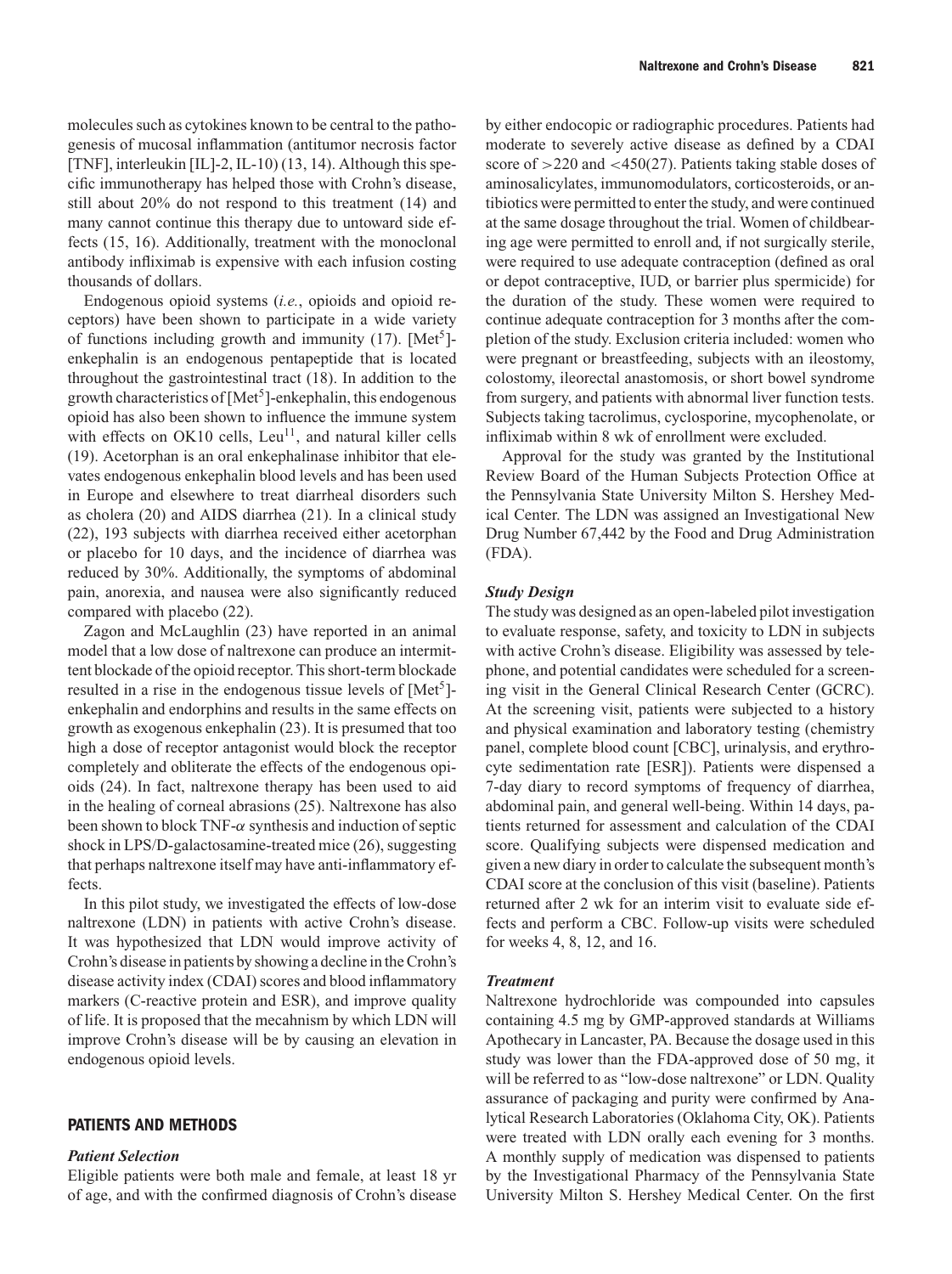visit, an additional 10-day supply of LDN was provided in the event of an appointment delay. Subjects were required to bring the vials to each appointment for counting and drug accountability; extra capsules were returned to the Investigational Pharmacy the day of the visit and another month's supply dispensed.

#### *Assessments*

In order to assess LDN's effect on disease activity, patients kept a Crohn's symptom diary for the 7 days preceding each visit for calculation of the CDAI score (27). A response to therapy was defined as a 70-point decline in the CDAI score and remission was defined as attaining a CDAI score of 150 or less. To assess quality of life, patients completed two standardized quality of life surveys, the inflammatory bowel disease questionnaire (IBDQ) (28) and SF-36 health survey (29). Appropriate licensure was purchased through contractual agreement for the use of these surveys from each facility.

Routine blood work including CBC, chemistry panel, and ESR were assessed monthly. In addition, urine tests and pregnancy tests were done for monitoring and safety purposes pretreatment and at each monthly visit. C-reactive protein  $(C-RP)$  was measured at baseline and at week 12. [Met<sup>5</sup>]enkephalin levels were determined by radioimmunoassay (RIA) at baseline and wk 4, 8, 12, and 16 (Peninsula Laboratories, San Carlos, CA).

#### *Safety Measures*

The study was monitored by the data safety monitoring board (DSMB) at the Pennsylvania State University Milton S. Hershey Medical Center. The safety and toxicity of LDN were assessed by adverse events, laboratory parameters, and vital signs. Nonhematologic and hematologic toxicities were determined by the WHO criteria (30). All adverse events were reported to the Institutional Review Board according to the guidelines established by the Pennsylvania State University Milton S. Hershey Medical Center.

Patients who required rescue medication based on an increase in CDAI score of 100 points were terminated from the study. These subjects were given a tapering regime of LDN, involving dose reduction to every other day for 10 days before discontinuing the medication. Patients necessitating discontinuation from the study were required to return for follow-up visits and analyzed as intent-to-treat subjects.

#### *Statistical Analysis*

Data were entered into a secure computer in the GCRC by a nurse assigned to this project and analyzed by the Department of Health Evaluation Sciences. An intent-to-treat analysis was performed in which the available data from all evaluable patients were included in the statistical analysis. The parameters of measurement (CDAI scores, laboratory values, and quality of life surveys) were analyzed by SAS statistical software system (version 8.1) computer program by the biostatistician comparing baseline values to those obtained monthly and 4 wk post-therapy. Data from laboratory results and quality of life surveys were entered into an Excel spreadsheet. A longitudinal data analysis, based on the linear mixed-effects model was applied using PROC MIXED program. The Bonferroni statistical method was used to adjust significance, where analysis including multiple comparisons to the baseline were made. *P* values for binary outcomes of response and remission were calculated using the exact test for binomial proportions.

### **RESULTS**

#### *Patients and Demographics*

Twenty-one subjects were screened for the study and seventeen were eligible to participate. Of the four who were screened that did not participate: one was a screening failure due to elevated liver enzymes, one failed the screen secondary to severe psychiatric illness, and the other two subjects opted for other therapy and declined before receiving drug. Of the seventeen subjects who enrolled in the study, only one subject terminated before wk 12 secondary to a flare-up in Crohn's disease when she discontinued her concomitant medications. This subject was followed and data included throughout the study as an intent-to-treat subject. The characteristics of the patients at enrollment are shown in Table 1, including age, gender, and body weight. Most patients had both small bowel and colonic disease, and two patients had active perianal fistulas. Eight patients had prior surgical resection performed for their Crohn's disease. Seventy-six percent of patients had prior treatment with anti-TNF- $\alpha$  therapy, and were either allergic, intolerant, or unresponsive to this medication. Concomitant medications for Crohn's disease taken by patients throughout the study are also shown in Table 1.

## *General*

Statistical analysis showed that there was no significant change in body weight from screening visit through wk 16 of

**Table 1.** Patient Demographics

| Mean age $\pm$ SEM (yr)                             | $42.1 \pm 2.6$ |
|-----------------------------------------------------|----------------|
| (range)                                             | $(23-63)$      |
| Gender, $N$ (% of patients)                         |                |
| Male                                                | 3(18%)         |
| Female                                              | 14(82%)        |
| Mean body weight $\pm$ SEM (kg)                     | $72 + 4$       |
| (range)                                             | $(53 - 101)$   |
| Disease site                                        |                |
| Small bowel                                         | 2(12%)         |
| Small bowel & colon                                 | 10(59%)        |
| Colon                                               | 5(29%)         |
| Past resection performed, $N$ (% of patients)       | 8(47%)         |
| Prior anti-TNF- $\alpha$ therapy, N (% of patients) | 13 $(76%)$     |
| Concomitant meds for Crohn's, N (% of patients)     |                |
| Aminosalicylates                                    | 11(65%)        |
| Immunomodulators                                    | 8(47%)         |
| Glucocorticoids                                     | 4(24%)         |
| Antibiotics                                         | 1(6%)          |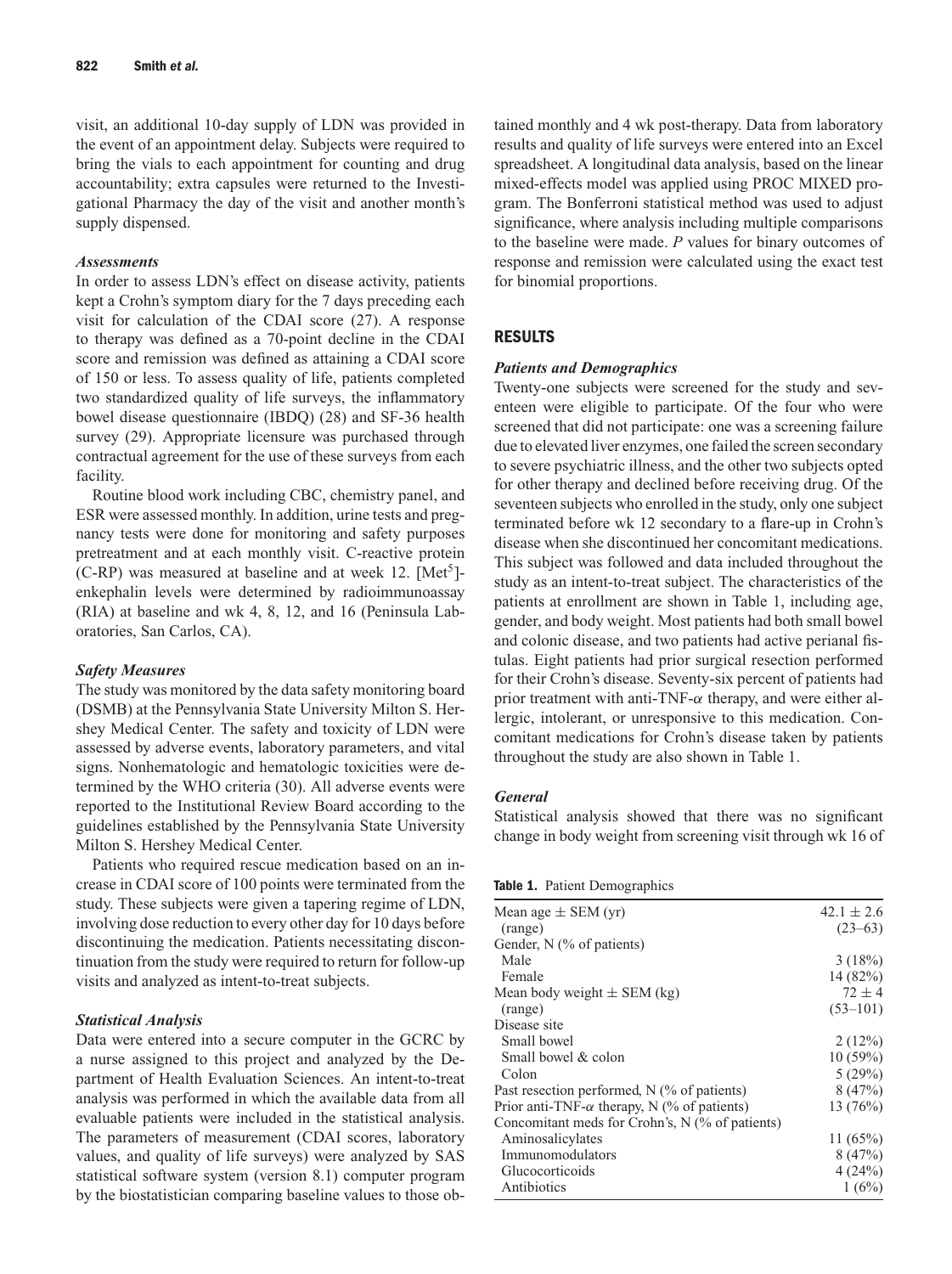the study (data not shown). Two patients elected to discontinue taking routine medications for Crohn's disease prior to wk 12 and symptoms of Crohn's disease recurred in one of them. Data from both patients were analyzed with an intentto-treat paradigm. The two subjects with entercutaneous and rectovaginal fistulas had closure of the fistulas with LDN therapy. Unexpectedly, one study subject with Crohn's disease and multiple sclerosis was found also to have improvement in her neuological symptoms and manifestations of multiple sclerosis with LDN.

# *Inflammatory Response (CDAI Scores)*

CDAI scores were used to measure the patient's disease activity and inflammatory response to LDN therapy. Mean CDAI scores (Fig. 1) at wk 4, 8, and 12 following the initiation of LDN therapy were 41, 55, and 49%, respectively, decreased from baseline. Four weeks after discontinuation of therapy (wk 16), the mean CDAI score was 45% less than baseline and not statistically different from the mean scores measured during the therapy. Figure 2 shows the percentage of patients responding to therapy (Fig. 2A), as well as the percentage of subjects achieving a remission of disease (Fig. 2B). At 1 month after treatment, 76% had achieved a response to therapy (a decrease in the CDAI score by 70 points), and at 8 and 12 wk, 88% showed a response. Four weeks after discontinuation of LDN, 73% continued to show a response. At 1 month after starting LDN therapy, 29% of the patients had achieved a remission (a CDAI score of 150 points or less), and at wk 8 and 12 of LDN therapy, 53 and 47%, respectively, had achieved remission (Fig. 2B). Four weeks after discontinuation of LDN therapy, 33% of the subjects were in clinical remission. Therefore, at some point during the 16-wk trial, 89% of patients exhibited a response  $(P < 0.001)$ , and 67% achieved a remission  $(P = 0.07)$  with LDN.



**Figure 1.** Mean Crohn's disease activity index (CDAI) scores  $\pm$ SEM are shown at baseline (wk 0), wk 4, 8, and 12 after initiation of LDN therapy and 4 wk after discontinuation of LDN therapy (wk 16). ∗∗∗∗Significantly different from baseline at *P* < 0.0001.

When the components of the CDAI scores were evaluated separately, the number of bowel movements and pain assessment both independently improved significantly  $(P < 0.01)$ from baseline at each 4-wk interval on LDN and 4 wk after dicontinuing LDN. In addition, the CDAI score minus the number of bowel movements and pain was also statistically improved with LDN therapy  $(P < 0.01)$ . These results indicate that both pain and number of bowel movements are important markers in the CDAI score; however, they were not the only parameters contributing to the improved response found.

# *Quality of Life*

Two standardized quality of life surveys, the IBDQ (Fig. 3) and the SF-36 health survey (Fig. 4), were administered to patients receiving LDN treatment. By both measures, patients experienced a significant improvement in their quality of life on LDN therapy. With regard to the IBDQ survey, signifi-



**Figure 2.** The percent of patients responding with a decline in CDAI score of at least 70 points (*A*), and the percent of patients achieving remission by a CDAI score of 150 or less (*B*), to LDN therapy are shown at wk 4, 8, and 12 and 4 wk after discontinuation of LDN therapy (wk 16).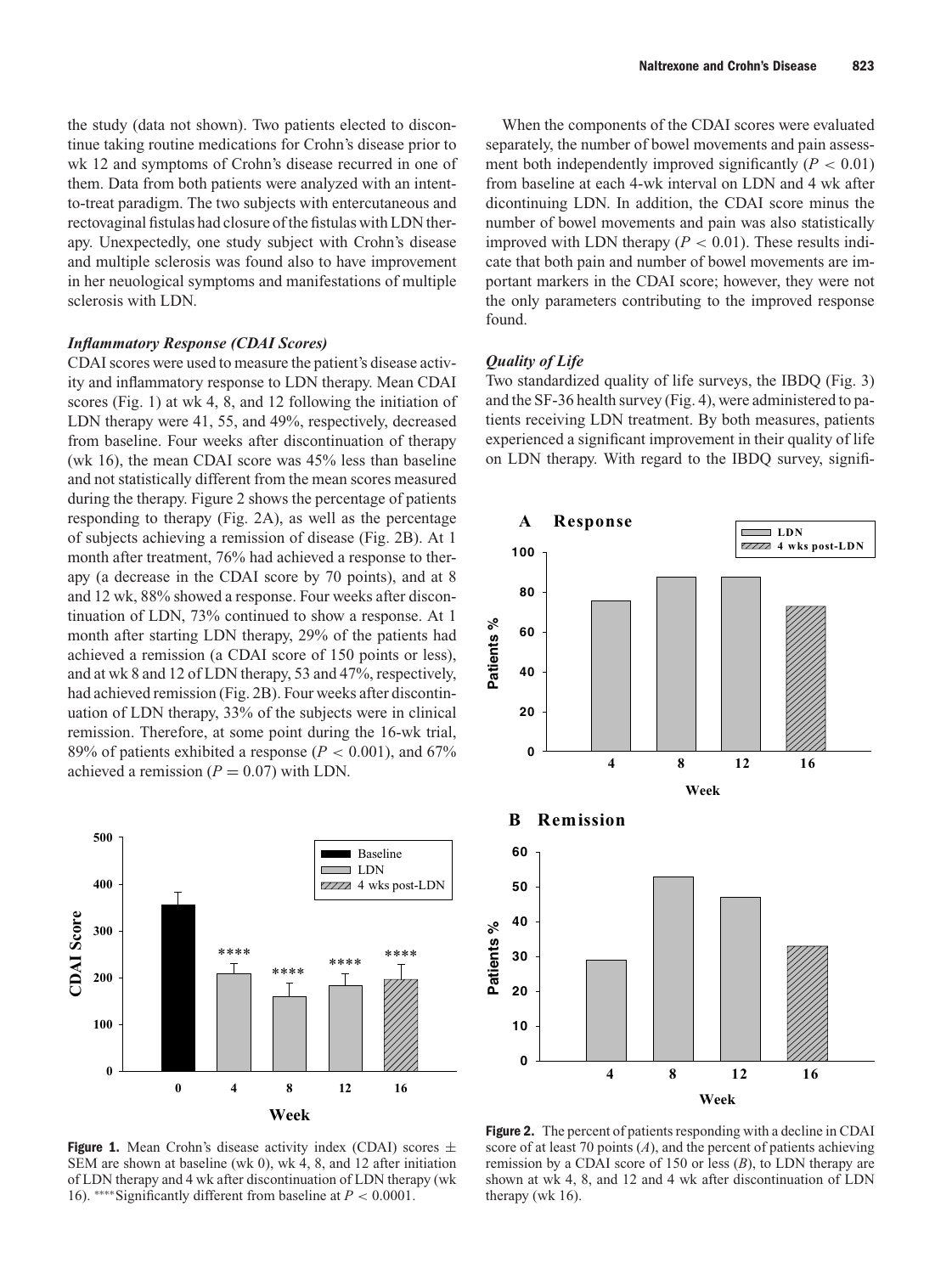

**Figure 3.** Mean inflammatory bowel disease questionnaire (IBDQ) scores  $\pm$  SEM are shown at baseline (wk 0), wk 4, 8, and 12 after initiation of LDN therapy, and 4 wk after discontinuation of treatment (wk 16). Significantly different from baseline at ∗∗*P* < 0.01, ∗∗∗*P* < 0.001, and ∗∗∗∗*P* < 0.0001.

cant improvement in quality of life was noted compared with baseline at wk 4, 8, and 12 on LDN, as well as 1 month after completion of treatment.

Patients experienced a significant improvement in quality of life in a variety of parameters as measured by the SF-36 health survey (Fig. 4A–H). At wk 4, 8, and 12 of therapy with LDN there was, a five- to eightfold improvement in physical role scores (A) and a 61–65% improvement in bodily pain (B). Energy scores at wk 8 and 12 of LDN treatment (C) were at least twofold greater than at the time of initiation of therapy, whereas the scores for health perception (D) were 33% and 49%, respectively, greater than baseline. At 4 and 8 wk of LDN therapy, the physical function (E) was 23% greater than baseline values. Social function (F) was 70% greater than baseline at wk 4, 8, and 12, but was only statistically different at wk 8. Role–emotional (G) and emotional health (H) were comparable to baseline values at wk 4, 8, and 12 of LDN treatment.

At 4 wk after termination of LDN (*i.e.*, wk 16), all parameters except emotional health showed improvement ranging from 27% to an eightfold improvement over baseline.

#### *Laboratory Data*

At wk 4, 8, and 12 of LDN therapy, there was no change from baseline in CBC or chemistry values. Liver panels were not altered from baseline levels at wk 12. Assessment of CBC at wk 2 of LDN therapy was comparable to baseline values. C-reactive protein levels decreased from a median value of 2.6 (normal <0.8) at baseline to a value of 0.9 by the 12th week of treatment, and this change was statistically significant  $(P = 0.03)$ . The ESR decreased from a mean baseline value of 23.3  $\pm$  0.4 mm/h to 17.9  $\pm$  0.3 mm/h, which was also significant ( $P = 0.04$ ). Baseline plasma enkephalin levels were  $9.5 \pm 2.8$  pg/mL, and decreased to a value of  $3.6 \pm 1.0$  pg/mL at wk 12 of LDN therapy, but this difference in plasma enkephalin levels was not statistically significant.

#### *Side Effects*

The most frequently reported side effect with LDN therapy was sleep disturbances, and this was noted in seven patients; one reported unusual dreams. Five subjects changed the timing of LDN from the evening to morning due to insomnia. In no instance was a dose reduction necessary for sleep disturbances. Other rare reported events included nausea  $(N = 1)$ , hair thinning  $(N = 1)$ , blurred vision  $(N = 1)$ , irritability ( $N = 1$ ), mood swings ( $N = 1$ ), and mild disorientation  $(N = 1)$ .

#### **DISCUSSION**

The results of this pilot study are the first to show that LDN therapy significantly decreases symptoms and improves quality of life in patients with active Crohn's disease. In fact, two-thirds of enrolled patients achieved remission at some point during LDN treatment. It is known in a condition such as Crohn's disease that remissions of activity occur spontaneously (31); therefore, it is possible the remission occurred by chance. In a recent large randomized placebo-controlled trial for Crohn's disease, the remission rate with a placebo was recorded at 23% at wk 12 with even lower placebo remission rates earlier in the study (32). Therefore, in the present study, with 67% achieving remission, it would appear that LDN is effective; however, a randomized placebo-controlled trial is warranted.

Another finding in this trial was the fairly rapid onset of effect from LDN in that by 4 wk there was significant improvement. Corticosteroids may be effective in decreasing symptoms of Crohn's patients in 7–10 days, but other medications such as the immunomodulators (azathioprine and 6-mercaptopurine) may take 3–4 months to demonstrate improvement in symptoms (33). Often symptoms recur within 1 month after discontinuing corticosteroids or aminosalicylates (31, 33). However, in the present study, continued improvement in CDAI scores and quality of life was reported even 4 wk after discontinuing LDN. Longer studies are needed to evaluate the long-term effects of LDN and whether it can be used for maintenance therapy as well as induction therapy.

Another finding in this pilot study was that LDN improved the quality of life of subjects with active Crohn's disease. The baseline value on the IBDQ was similar to that reported in other clinical trials (32), indicating that our subject group did not differ from those used in other studies. Statistical analysis indicated that for two separate quality of life surveys, a significant difference from baseline occurred in those individuals on LDN. Moreover, even 1 month after discontinuation of LDN therapy, the quality of life remained better in almost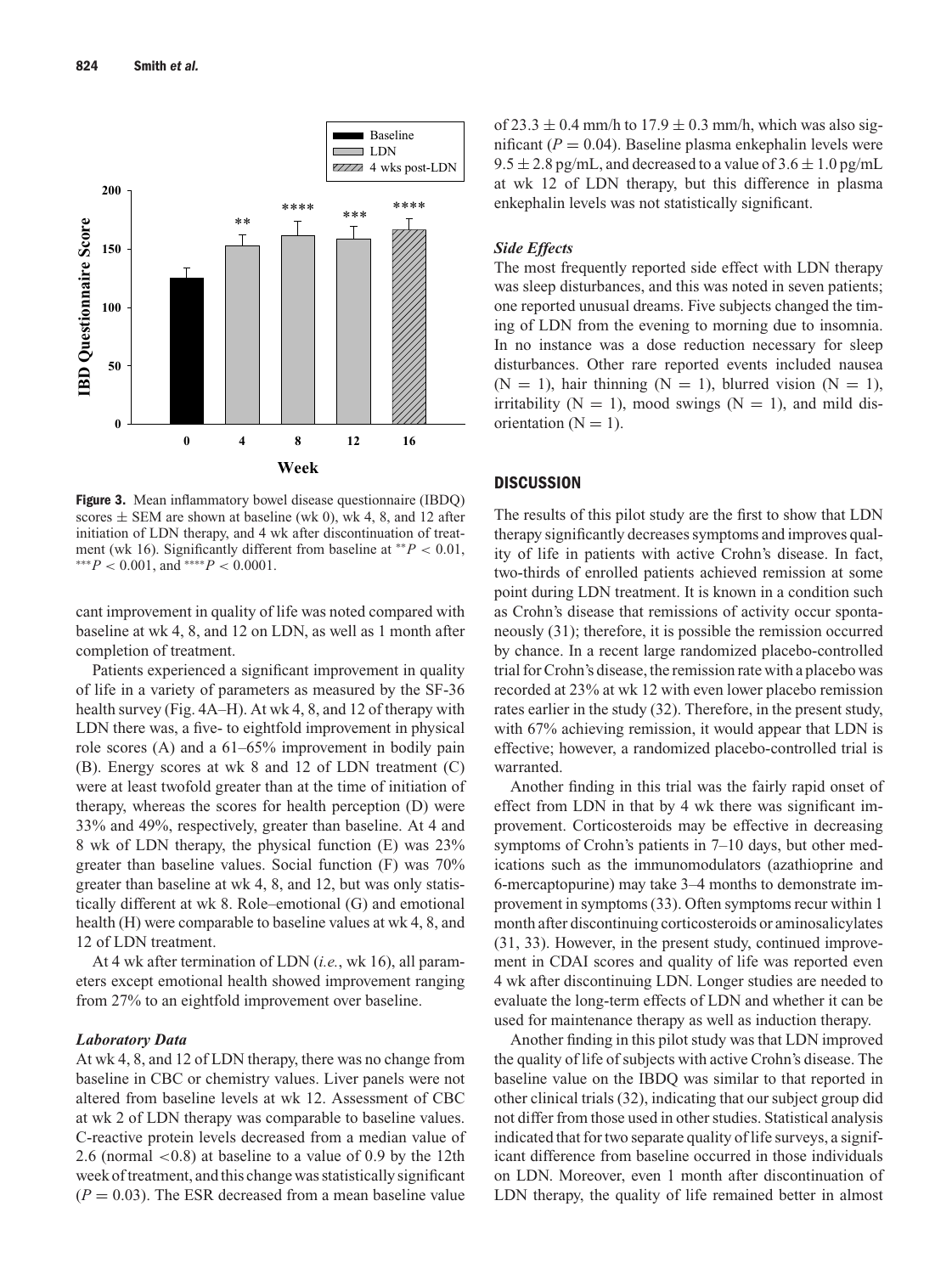

**Figure 4.** Mean SF-36 health survey scores  $\pm$  SEM are shown at baseline (wk 0), wks 4, 8, 12 of LDN therapy, and 4 wk after discontinuation of treatment (wk 16) for each of the parameters measured by the SF-36 health survey. Significantly different from baseline values included the following: \* $P < 0.05$ , \*\* $P < 0.01$ , \*\*\* $P < 0.001$ , \*\*\* $P < 0.0001$ .

all parameters measured for these patients. It is unknown at this time, how long the quality of life benefit of LDN persists after discontinuing therapy, but this observation merits further investigation for duration of response.

Treatment with LDN may provide some advantages over other standard therapy for Crohn's disease. Although the long-term safety profile of LDN in Crohn's patients is unknown, the safety profile of LDN appears to be excellent in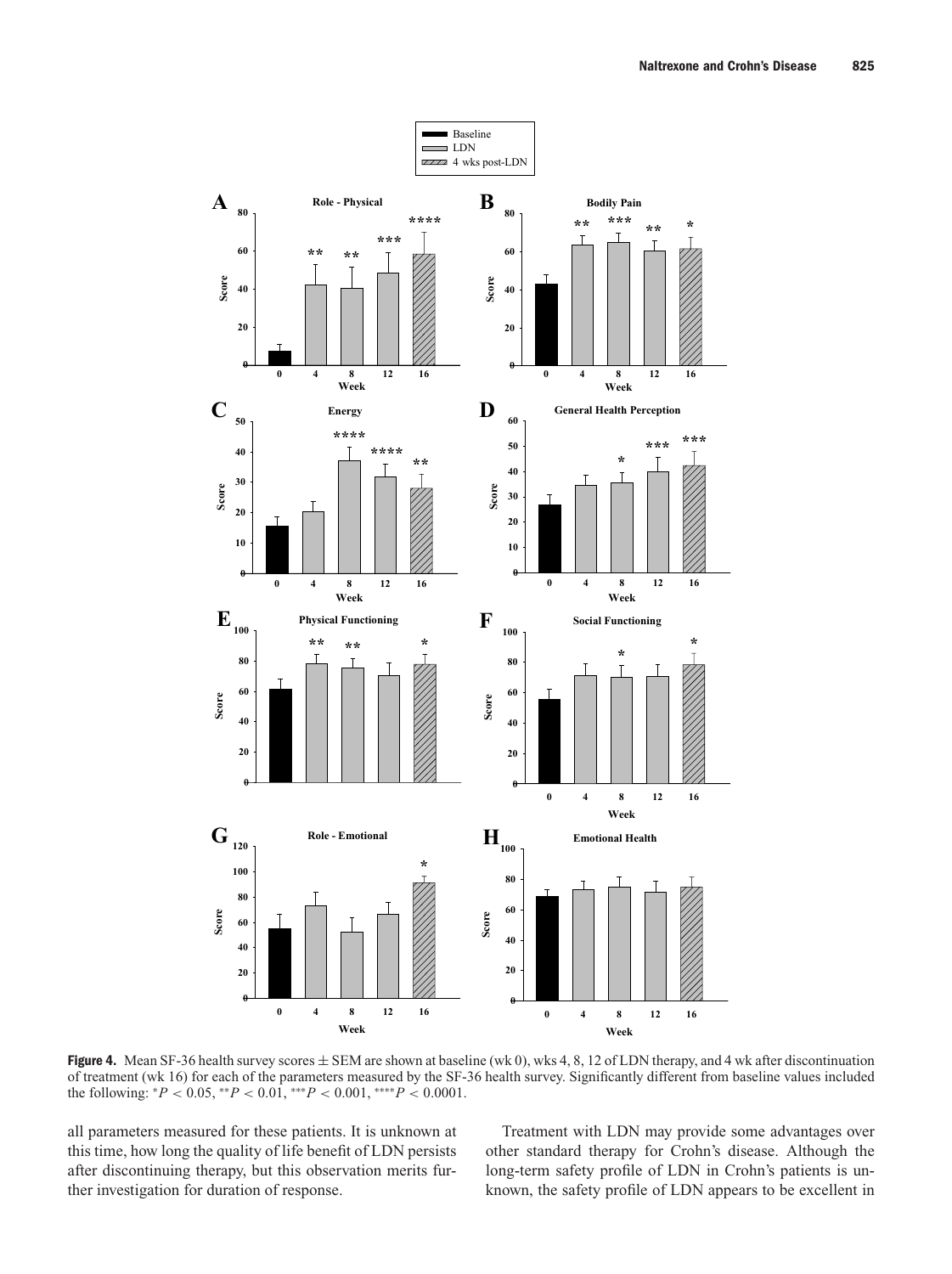this short-term study, with infrequent and minor side effects and no known suppression of immunity or greater risk of secondary infections. Cortiocosteroids have short-term side effects of weight gain, emotional laibility, glucose intolerance, and risk of secondary infections, especially fungal (34). Acute complications with some immunomodulators (azathioprine, 6-mercaptopurine) include idiopathic pancreatitis and neutopenia (35). Acute allergic reactions have been reported with the new anti-TNF- $\alpha$  compounds; these drugs can also increase the risk of reactivation of tuberculosis (36) and induce a lupus-like reaction, serum sickness syndrome, and/or anaphylaxis (37). Higher doses of naltrexone (*i.e.*, 50 mg) used for alcohol and opioid abuse have been reported to elevate liver transaminases (38). In contrast, the use of LDN herein at 4.5 mg daily did not change liver transaminases during treatment.

Infliximab has become the standard medical therapy for patients with fistulizing disease associated with Crohn's disease (39). It is of interest that the two subjects in our study with enterocutaneous fistulas noted closure with LDN when they had not previously responded to infliximab. Perhaps closures of the fistulas may be related to lower intestinal secretions or mucosal healing. Naltrexone has been reported to promote healing of corneal abrasions and epithelial wound healing by stimulating DNA synthesis (25); therefore, this compound may promote healing. Perhaps, the fistulas closed as a result of a lower number of bowel movements and improved mucosal fluid absorption as reported in diarrheal disorders of other etiologies that respond to enkephalins (22).

It was of interest that one study subject with multiple sclerosis and Crohn's disease in our study also had improvement of her neurologic symptoms with LDN. Although the etiology of both disease processes is unknown, another monoclonal antibody, natalizumab, has been useful in treating both of these conditions (40), suggesting perhaps a similar underlying defect. If so, perhaps evaluation of LDN in other inflammatory conditions such as multiple sclerosis would be warranted.

Medical care for IBD is costly (41, 42). Aminosalicylate therapy can cost several hundred dollars per month, and an infliximab infusion generally exceeds several thousand dollars (not to mention the time away from the workplace for IV administration) (43). Naltrexone is a generic medication and the cost is therefore inexpensive. Moreover, effective mesalamine therapy (Pentasa) may require up to 8–16 tables per day. Another advantage of LDN is the once-a-day dosing, which may improve patient compliance.

The mechanism by which LDN improves symptoms and reduces inflammation of those individuals with active IBD is unknown. Opioid receptors for  $\mu$ ,  $\kappa$ , and  $\delta$  have been identified on immune cells (44) and morphine has been shown to induce the release of proinflammatory cytokines from mouse peritoneal marcrophages  $(45)$ . [Met<sup>5</sup>]-enkephalin has similarly been shown to stimulate peritoneal macrophages in rodents (46). In contrast, Philippe and coworkers have shown that stimulation of the  $\mu$  opioid receptor with elective agonists reduces inflammation in the TNBS (2,4,6-trinitrobenzene sulfonic acid) murine model of colitis (47). Plasma enkephalin levels were not altered in this study; however, the enkephalin levels were only obtained monthly at the time of the AM clinic appointment. Because enkephalin levels have been shown to increase in animals administered LDN through transient receptor blockade, it is possible that the plasma enkephalin levels were increased by the compound, but the time of the blood sampling was inappropriate. Peptide levels usually are short-lived in the peripheral blood and frequent sampling postingestion would be necessary to perform accurate pharmacokinetic assays. Another possible explanation for the unchanged enkephalin levels in this study may be that perhaps the dose used in this study was too low and did not effect a sufficient blockade to stimulate upregulation of  $[Met<sup>5</sup>]$ -enkephalin.

LDN may also be acting by another mechanism unrelated to changes in enkephalin levels such as through a reduction in cytokine activity or promotion of direct growth and mucosal repair. In fact, opioids have been shown to increase release of peritoneal cytokines (45) and naltrexone has been shown to block TNF- $\alpha$  production in a murine model (26). Another possibility is that therapy with the low-dose opioid antagonist may have affected a different endogenous opioid substance, such as endorphins, which were not measured.

Naltrexone may be playing a role in direct mucosal healing unrelated to its effects on cytokines. Opioids have been shown to decrease cell growth (48) through the interaction with the nuclear opioid growth factor receptor (49), and indeed blockade of the opioid receptor with naltrexone has been shown to promote DNA synthesis and healing of corneal ulcers (25). Lastly, there are opioid receptors throughout the gastrointestinal tract that are involved in analgesia, fluid, and water absorption. Because the CDAI scores are partially calculated with the patient's number of liquid bowel movements and perceived pain, naltrexone may have improved the CDAI scores in these individuals through another opioid-mediated mechanism.

The results of this feasibility study support the need for further investigation with a randomized controlled Phase 2 trial of LDN therapy and comparison to a placebo group. Because the present study found that subjects were still unchanged and improved 4 wk after stopping naltrexone therapy, a longer follow-up period should be observed to determine the durability of response. Extended treatment periods in future studies would further define optimal naltrexone treatment parameters. It is unknown whether naltrexone may be beneficial in reducing the amount of additional Crohn's medications required, *i.e.*, steroid sparing. Future studies are needed to further explore these interesting results and perhaps provide hope for a common frequently debilitating disease.

## **ACKNOWLEDGMENTS**

We acknowledge Mr. Moshe Rogosnitzky for his suggestion of using low-dose naltrexone for the treatment of Crohn's disease. Funding was provided by NIH grants #M01 RR010732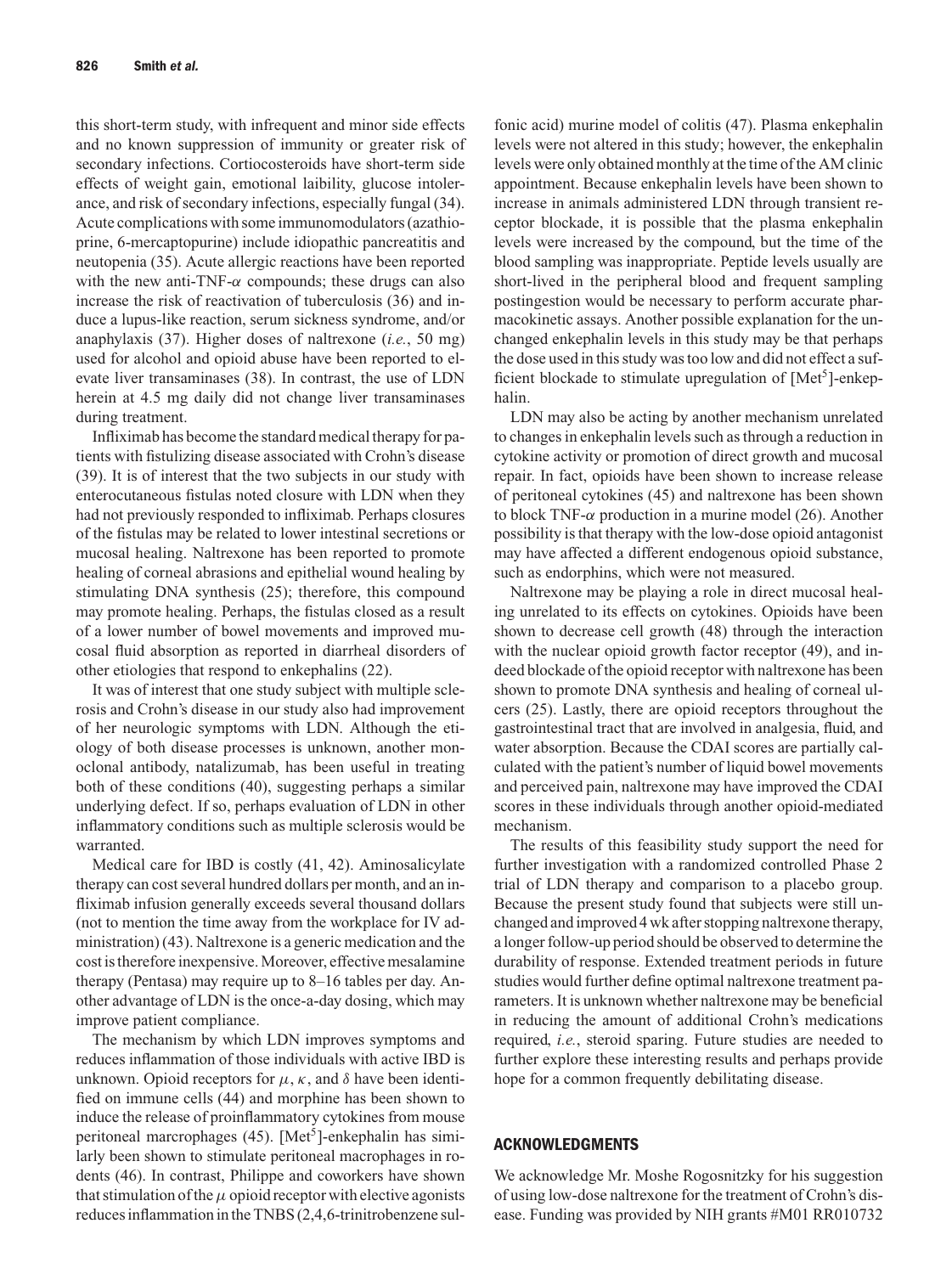and C06-RR016499 to the General Clinical Research Center and an Institutional Dean's Feasibility Grant.

## **STUDY HIGHLIGHTS**

# **What Is Current Knowledge**

- The current medical therapy of Crohn's disease includes medications that target the immune system or inflammatory modulators.<br>
• Opioid systems (peptides and receptors) play an inte-
- gral role in gastrointestinal fluid regulation, pain per-**•** Many of the current drugs for treatment of Crohn's
- disease carry a greater risk of infection from immunosuppression or allergic reactions, and some must be administered parenterally.

#### **What Is New Here**

- An opioid antagonist, naltrexone 4.5 mg, administered by mouth once daily significantly improved Crohn's disease activity index (CDAI) scores and symptoms in subjects with active Crohn's disease.<br>
• Quality of life significantly improved with low-dose
- naltrexone therapy and remained improved after discontinuation of the drug.<br>
• Naltrexone therapy was well tolerated in Crohn's dis-
- ease with minimal side effects.

**Reprint requests and correspondence:** Jill P. Smith, M.D., Division of GI and Hepatology H-045, Department of Medicine, BMR C5800, Pennsylvania State University College of Medicine, 500 University Drive, Hershey, PA 17033.

*Received June 15, 2006; accepted November 1, 2006.*

# **REFERENCES**

- 1. Papadakis KA, Targan SR. Current theories on the causes of inflammatory bowel disease. Gastroenterol Clin North Am 1999;28:283–96.
- 2. Loftus EV Jr, Sandborn WJ. Epidemiology of inflammatory bowel disease. Gastroenterol Clin North Am 2002;31:1–20.
- 3. Strober W, James SP. The immunopathogenesis of gastrointestinal and hepatobiliary diseases. JAMA 1992;268:2910– 7.
- 4. Kelly JK, Sutherland LR. The chronological sequence in the pathology of Crohn's disease. J Clin Gastroenterol 1988;10:28–33.
- 5. Fiocchi C. Inflammatory bowel disease: Etiology and pathogenesis. Gastroenterology 1998;115:182–205.
- 6. Gurudu S, Fiocchi C, Katz JA. Inflammatory bowel disease. Best Pract Res Clin Gastroenterol 2002;16:77–90.
- 7. Wen Z, Fiocchi C. Inflammatory bowel disease: Autoimmune or immune-mediated pathogenesis? Clin Dev Immunol 2004;11:195–204.
- 8. Danese S, Sans M, Fiocchi C. Inflammatory bowel disease: The role of environmental factors. Autoimmun Rev 2004;3:394–400.
- 9. Papadakis KA, Targan SR. The role of chemokines and chemokine receptors in mucosal inflammation. Inflamm Bowel Dis 2000;6:303–13.
- 10. Targan SR, Murphy LK. Clarifying the causes of Crohn's. Nat Med 1995;1:1241–3.
- 11. Hanauer SB, Present DH. The state of the art in the management of inflammatory bowel disease. Rev Gastroenterol Disord 2003;3:81–92.
- 12. Navarro F, Hanauer SB. Treatment of inflammatory bowel disease: Safety and tolerability issues. Am J Gastroenterol 2003;98:S18–23.
- 13. Stallmach A, Wittig BM, Zeitz M. Modulation of gastrointestinal inflammation by chimeric proteins in experimental models. Z Gastroenterol 2000;38:647–52.
- 14. Targan SR, Hanauer SB, van Deventer SJ, et al. A shortterm study of chimeric monoclonal antibody cA2 to tumor necrosis factor alpha for Crohn's disease. Crohn's Disease cA2 Study Group. N Engl J Med 1997;337:1029–35.
- 15. Bell S, Kamm MA. Antibodies to tumour necrosis factor alpha as treatment for Crohn's disease. Lancet 2000;355:858– 60.
- 16. Sandborn WJ, Hanauer SB. Antitumor necrosis factor therapy for inflammatory bowel disease: A review of agents, pharmacology, clinical results, and safety. Inflamm Bowel Dis 1999;5:119-33.
- 17. Zagon IS, McLaughlin PJ. Endogenous opioid systems, stress, and cancer. In: Plotnikoff NP, Murgo AJ, Faith RE, et al., eds. Enkephalins and endorphins: Stress and the immune system. New York: Plenum Press, 1986:81–100.
- 18. Zagon IS, Wu Y, McLaughlin PJ. Opioid growth factor is present in human and mouse gastrointestinal tract and inhibits DNA synthesis. Am J Physiol 1997;272:R1094–104.
- 19. Wybran J, Schandene L, Van Vooren JP, et al. Immunologic properties of methionine-enkephalin, and therapeutic implications in AIDS, ARC, and cancer. Ann N Y Acad Sci 1987;496:108–14.
- 20. Hinterleitner TA, Petritsch W, Dimsity G, et al. Acetorphan prevents cholera-toxin-induced water and electrolyte secretion in the human jejunum. Eur J Gastroenterol Hepatol 1997;9:887–91.
- 21. Beaugerie L, Baumer P, Chaussade S, et al. Treatment of refractory diarrhoea in AIDS with acetorphan and octreotide: A randomized crossover study. Eur J Gastroenterol Hepatol 1996;8:485–9.
- 22. Baumer P, Danquechin DE, Bertrand J, et al. Effects of acetorphan, an enkephalinase inhibitor, on experimental and acute diarrhoea. Gut 1992;33:753–8.
- 23. Zagon IS, McLaughlin PJ. Opioid antagonist modulation of murine neuroblastoma: A profile of cell proliferation and opioid peptides and receptors. Brain Res 1989;480:16– 28.
- 24. Zagon IS, McLaughlin PJ. Naltrexone modulates tumor response in mice with neuroblastoma. Science 1983;221: 671–3.
- 25. Zagon IS, Jenkins JB, Sassani JW, et al. Naltrexone, an opioid antagonist, facilitates reepithelialization of the cornea in diabetic rat. Diabetes 2002;51:3055–62.
- 26. Greeneltch KM, Haudenschild CC, Keegan AD, et al. The opioid antagonist naltrexone blocks acute endotoxic shock by inhibiting tumor necrosis factor-alpha production. Brain Behav Immun 2004;18:476–84.
- 27. Best WR, Becktel JM, Singleton JW, et al. Development of a Crohn's disease activity index. National Cooperative Crohn's Disease Study. Gastroenterology 1976;70:439–44.
- 28. Irvine EJ, Feagan B, Rochon J, et al. Quality of life: A valid and reliable measure of therapeutic efficacy in the treatment of inflammatory bowel disease. Canadian Crohn's